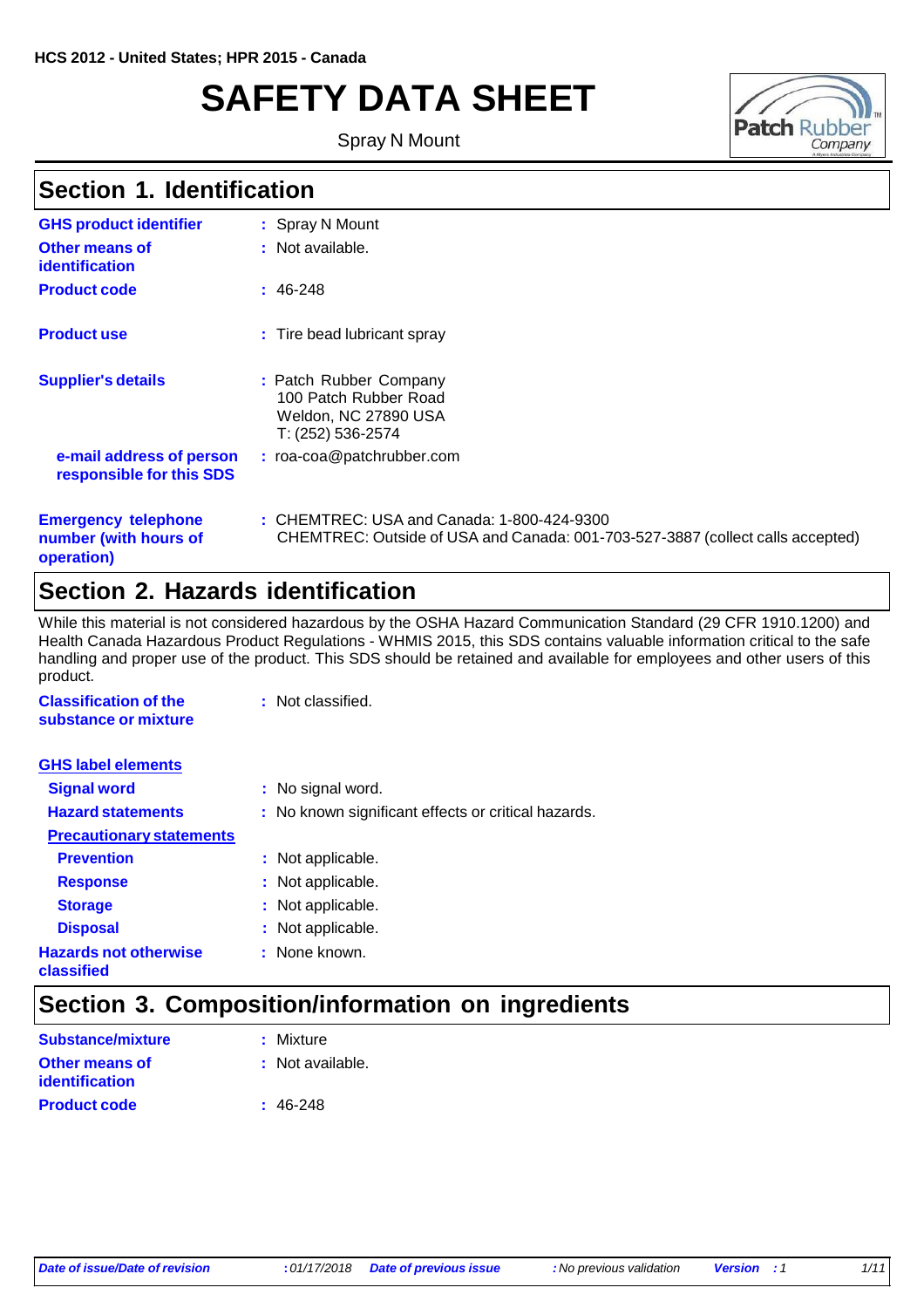### **Section 3. Composition/information on ingredients**

| <b>Ingredient name</b>                      | $\frac{9}{6}$ | <b>CAS number</b> |
|---------------------------------------------|---------------|-------------------|
| sodium hydroxide                            | $0.192 - 0.2$ | 1310-73-2         |
| polyethylene glycol mono(octylphenyl) ether | 0.189         | 9036-19-5         |
| polyethylene glycol                         | < 0.0059      | 25322-68-3        |
| 2-amino-2-methylpropanol                    | ≤0.0011       | 124-68-5          |

Any concentration shown as a range is to protect confidentiality or is due to batch variation.

There are no additional ingredients present which, within the current knowledge of the supplier and in the **concentrations applicable, are classified as hazardous to health or the environment and hence require reporting in this section.**

**Occupational exposure limits, if available, are listed in Section 8.**

#### **Section 4. First aid measures**

#### **Description of necessary first aid measures**

| Eye contact         | : Immediately flush eyes with plenty of water, occasionally lifting the upper and lower<br>eyelids. Check for and remove any contact lenses. Get medical attention if irritation<br>occurs.                                                                                                                                                            |
|---------------------|--------------------------------------------------------------------------------------------------------------------------------------------------------------------------------------------------------------------------------------------------------------------------------------------------------------------------------------------------------|
| <b>Inhalation</b>   | : Remove victim to fresh air and keep at rest in a position comfortable for breathing. Get<br>medical attention if symptoms occur.                                                                                                                                                                                                                     |
| <b>Skin contact</b> | : Flush contaminated skin with plenty of water. Remove contaminated clothing and<br>shoes. Get medical attention if symptoms occur.                                                                                                                                                                                                                    |
| <b>Ingestion</b>    | : Wash out mouth with water. Remove victim to fresh air and keep at rest in a position<br>comfortable for breathing. If material has been swallowed and the exposed person is<br>conscious, give small quantities of water to drink. Do not induce vomiting unless<br>directed to do so by medical personnel. Get medical attention if symptoms occur. |

#### **Most important symptoms/effects, acute and delayed**

| <b>Potential acute health effects</b> |                                                     |  |
|---------------------------------------|-----------------------------------------------------|--|
| Eye contact                           | : No known significant effects or critical hazards. |  |
| <b>Inhalation</b>                     | : No known significant effects or critical hazards. |  |
| <b>Skin contact</b>                   | : No known significant effects or critical hazards. |  |
| <b>Ingestion</b>                      | : No known significant effects or critical hazards. |  |
| Over-exposure signs/symptoms          |                                                     |  |
| <b>Eye contact</b>                    | : No specific data.                                 |  |
| <b>Inhalation</b>                     | : No specific data.                                 |  |
| <b>Skin contact</b>                   | : No specific data.                                 |  |
| <b>Ingestion</b>                      | : No specific data.                                 |  |
|                                       |                                                     |  |

| Indication of immediate medical attention and special treatment needed, if necessary |                                                                                                                                |  |
|--------------------------------------------------------------------------------------|--------------------------------------------------------------------------------------------------------------------------------|--|
| <b>Notes to physician</b>                                                            | : Treat symptomatically. Contact poison treatment specialist immediately if large<br>quantities have been ingested or inhaled. |  |
| <b>Specific treatments</b>                                                           | : No specific treatment.                                                                                                       |  |
| <b>Protection of first-aiders</b>                                                    | : No action shall be taken involving any personal risk or without suitable training.                                           |  |

#### **See toxicological information (Section 11)**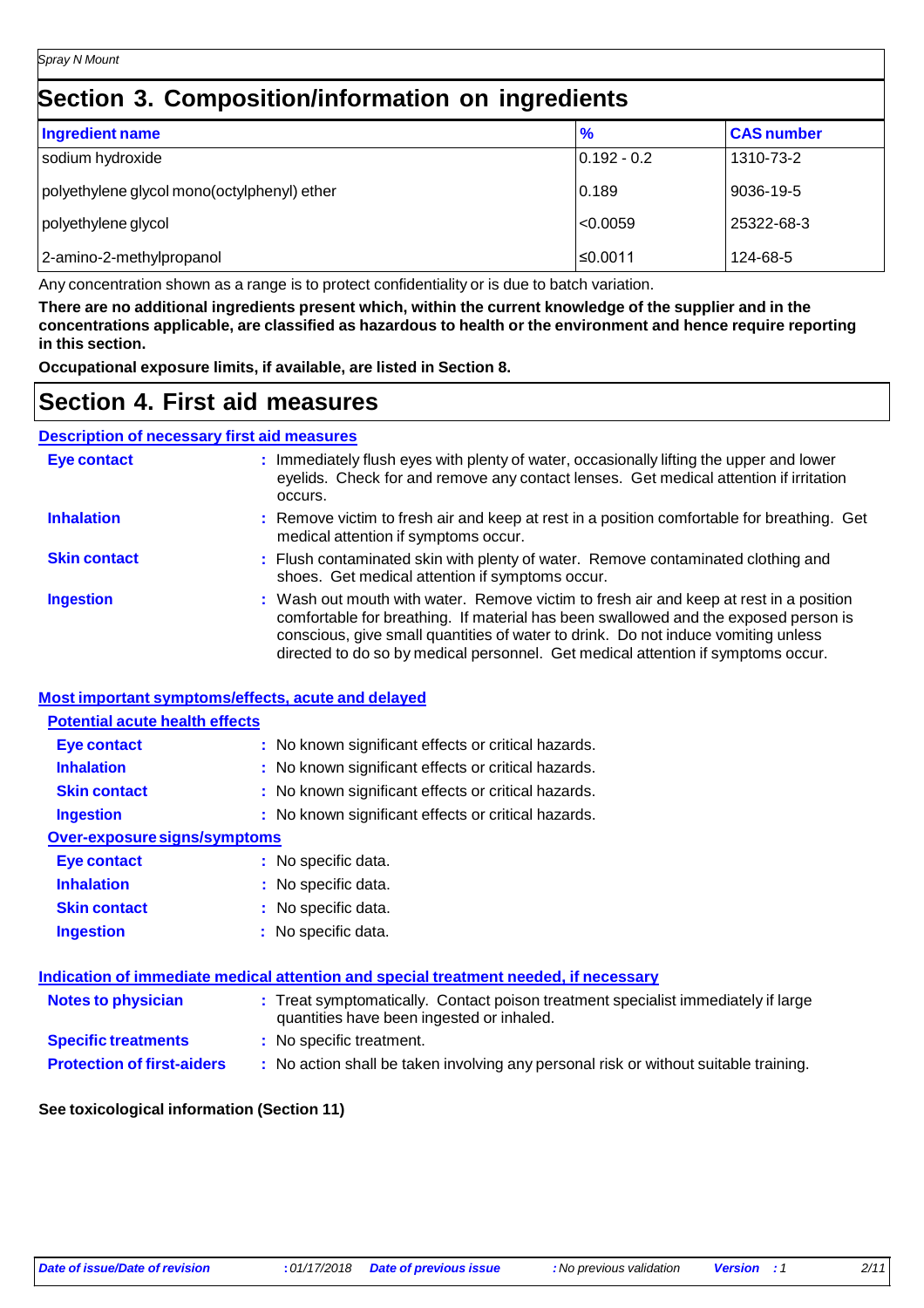# **Section 5. Fire-fighting measures**

| <b>Extinguishing media</b>                               |                                                                                                                                                                                                     |
|----------------------------------------------------------|-----------------------------------------------------------------------------------------------------------------------------------------------------------------------------------------------------|
| <b>Suitable extinguishing</b><br>media                   | : Use an extinguishing agent suitable for the surrounding fire.                                                                                                                                     |
| <b>Unsuitable extinguishing</b><br>media                 | : Do not use water jet.                                                                                                                                                                             |
| <b>Specific hazards arising</b><br>from the chemical     | : Non-combustible. In a fire or if heated, a pressure increase will occur and the container<br>may burst.                                                                                           |
| <b>Hazardous thermal</b><br>decomposition products       | : carbon dioxide<br>carbon monoxide<br>Hydrocarbon.                                                                                                                                                 |
| <b>Special protective actions</b><br>for fire-fighters   | : Promptly isolate the scene by removing all persons from the vicinity of the incident if<br>there is a fire. No action shall be taken involving any personal risk or without suitable<br>training. |
| <b>Special protective</b><br>equipment for fire-fighters | : Fire-fighters should wear appropriate protective equipment and self-contained breathing<br>apparatus (SCBA) with a full face-piece operated in positive pressure mode.                            |

### **Section 6. Accidental release measures**

|                                                              | Personal precautions, protective equipment and emergency procedures                                                                                                                                                                                                                                                                                                                                                                                                                                                                                                                        |
|--------------------------------------------------------------|--------------------------------------------------------------------------------------------------------------------------------------------------------------------------------------------------------------------------------------------------------------------------------------------------------------------------------------------------------------------------------------------------------------------------------------------------------------------------------------------------------------------------------------------------------------------------------------------|
| For non-emergency<br>personnel                               | : No action shall be taken involving any personal risk or without suitable training.<br>Evacuate surrounding areas. Keep unnecessary and unprotected personnel from<br>entering. Do not touch or walk through spilled material. Put on appropriate personal<br>protective equipment.                                                                                                                                                                                                                                                                                                       |
|                                                              | For emergency responders : If specialized clothing is required to deal with the spillage, take note of any information in<br>Section 8 on suitable and unsuitable materials.<br>See also the information in "For non-emergency personnel".                                                                                                                                                                                                                                                                                                                                                 |
| <b>Environmental precautions</b>                             | : Avoid dispersal of spilled material and runoff and contact with soil, waterways, drains<br>and sewers. Inform the relevant authorities if the product has caused environmental<br>pollution (sewers, waterways, soil or air).                                                                                                                                                                                                                                                                                                                                                            |
| <b>Methods and materials for containment and cleaning up</b> |                                                                                                                                                                                                                                                                                                                                                                                                                                                                                                                                                                                            |
| <b>Small spill</b>                                           | : Stop leak if without risk. Move containers from spill area. Dilute with water and mop up<br>if water-soluble. Alternatively, or if water-insoluble, absorb with an inert dry material and<br>place in an appropriate waste disposal container. Dispose of via a licensed waste<br>disposal contractor.                                                                                                                                                                                                                                                                                   |
| <b>Large spill</b>                                           | : Stop leak if without risk. Move containers from spill area. Prevent entry into sewers,<br>water courses, basements or confined areas. Wash spillages into an effluent treatment<br>plant or proceed as follows. Contain and collect spillage with non-combustible,<br>absorbent material e.g. sand, earth, vermiculite or diatomaceous earth and place in<br>container for disposal according to local regulations (see Section 13). Dispose of via a<br>licensed waste disposal contractor. Note: see Section 1 for emergency contact<br>information and Section 13 for waste disposal. |

### **Section 7. Handling and storage**

| <b>Precautions for safe handling</b>             |                                                                                                                                                                                                                                                                                                                                                               |
|--------------------------------------------------|---------------------------------------------------------------------------------------------------------------------------------------------------------------------------------------------------------------------------------------------------------------------------------------------------------------------------------------------------------------|
| <b>Protective measures</b>                       | : Use with adequate ventilation. Put on appropriate personal protective equipment (see<br>Section 8).                                                                                                                                                                                                                                                         |
| <b>Advice on general</b><br>occupational hygiene | : Eating, drinking and smoking should be prohibited in areas where this material is<br>handled, stored and processed. Workers should wash hands and face before eating,<br>drinking and smoking. Remove contaminated clothing and protective equipment before<br>entering eating areas. See also Section 8 for additional information on hygiene<br>measures. |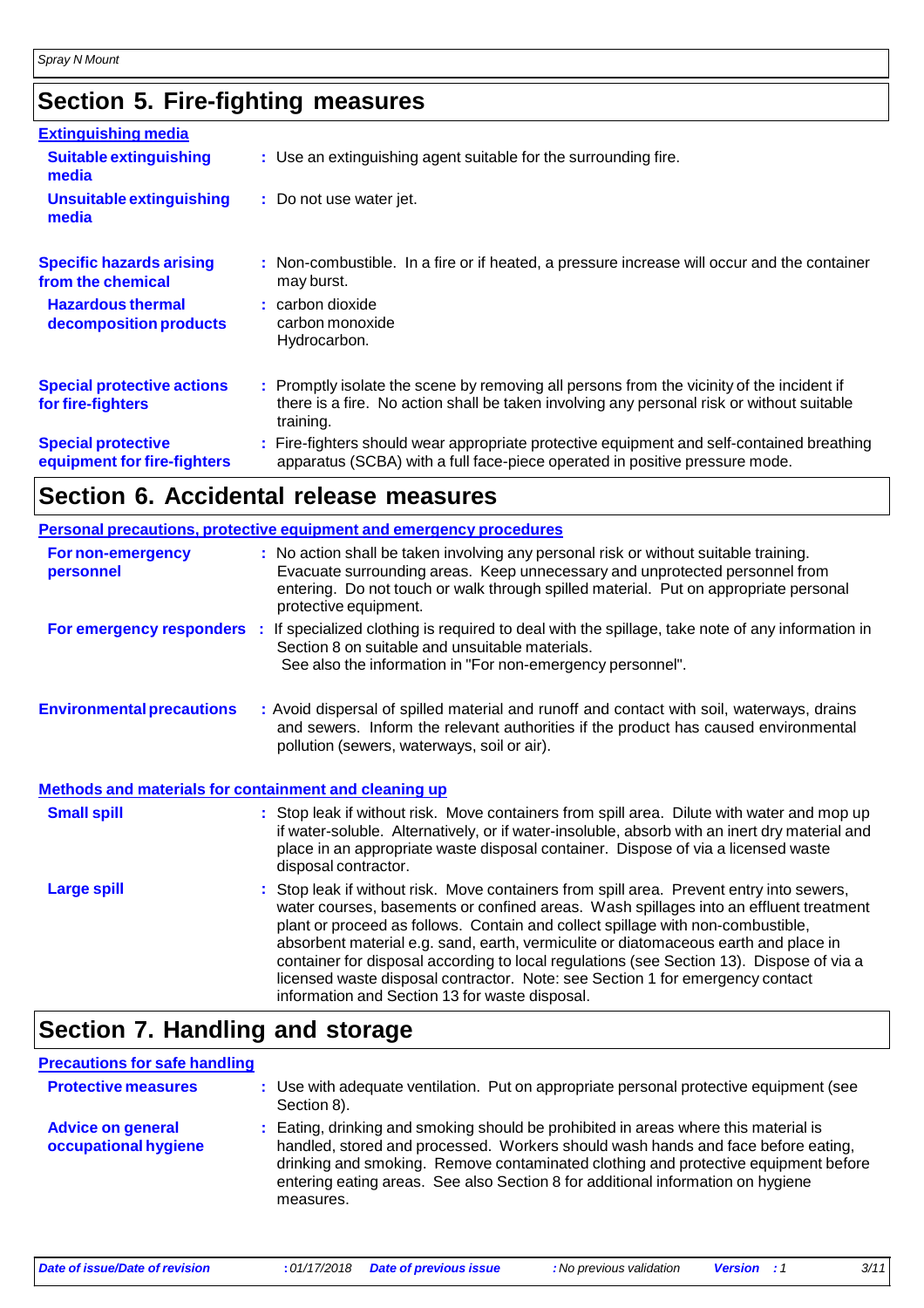### **Section 7. Handling and storage**

| <b>Conditions for safe storage,</b> | : Store in accordance with local regulations. Store in original container protected from                                                                                                                                                                                                                                                                                                  |
|-------------------------------------|-------------------------------------------------------------------------------------------------------------------------------------------------------------------------------------------------------------------------------------------------------------------------------------------------------------------------------------------------------------------------------------------|
| including any                       | direct sunlight in a dry, cool and well-ventilated area, away from incompatible materials                                                                                                                                                                                                                                                                                                 |
| <b>incompatibilities</b>            | (see Section 10) and food and drink. Keep container tightly closed and sealed until<br>ready for use. Containers that have been opened must be carefully resealed and kept<br>upright to prevent leakage. Do not store in unlabeled containers. Use appropriate<br>containment to avoid environmental contamination. See Section 10 for incompatible<br>materials before handling or use. |

#### **Section 8. Exposure controls/personal protection**

#### **Control parameters**

#### **Occupational exposure limits**

| <b>Ingredient name</b>                            | <b>Exposure limits</b>                                                                                                                                                                                                                                                                                                                                                                                        |
|---------------------------------------------------|---------------------------------------------------------------------------------------------------------------------------------------------------------------------------------------------------------------------------------------------------------------------------------------------------------------------------------------------------------------------------------------------------------------|
| <b>United States Occupational Exposure Limits</b> |                                                                                                                                                                                                                                                                                                                                                                                                               |
| sodium hydroxide                                  | ACGIH TLV (United States, 3/2016).<br>$C: 2$ mg/m <sup>3</sup><br>OSHA PEL 1989 (United States, 3/1989).<br>CEIL: $2 \text{ mg/m}^3$<br>NIOSH REL (United States, 10/2016).<br>CEIL: $2 \text{ mg/m}^3$<br>OSHA PEL (United States, 6/2016).<br>TWA: $2 \text{ mg/m}^3$ 8 hours.                                                                                                                              |
| polyethylene glycol mono(octylphenyl) ether       | None.                                                                                                                                                                                                                                                                                                                                                                                                         |
| polyethylene glycol                               | AIHA WEEL (United States, 10/2011).<br>TWA: 10 mg/m <sup>3</sup> 8 hours. Form: Aerosol                                                                                                                                                                                                                                                                                                                       |
| 2-amino-2-methylpropanol                          | None.                                                                                                                                                                                                                                                                                                                                                                                                         |
| <b>Canada Occupational Exposure Limits</b>        |                                                                                                                                                                                                                                                                                                                                                                                                               |
| sodium hydroxide                                  | CA Alberta Provincial (Canada, 4/2009).<br>$C: 2$ mg/m <sup>3</sup><br><b>CA British Columbia Provincial (Canada,</b><br>7/2016).<br>$C: 2$ mg/m <sup>3</sup><br>CA Ontario Provincial (Canada, 7/2015).<br>$C: 2$ mg/m <sup>3</sup><br>CA Quebec Provincial (Canada, 1/2014).<br>STEV: 2 mg/m <sup>3</sup> 15 minutes.<br><b>CA Saskatchewan Provincial (Canada,</b><br>7/2013).<br>CEIL: $2 \text{ mg/m}^3$ |
| polyethylene glycol                               | AIHA WEEL (United States, 10/2011).<br>TWA: 10 mg/m <sup>3</sup> 8 hours. Form: Aerosol                                                                                                                                                                                                                                                                                                                       |

| <b>Appropriate engineering</b> |  |
|--------------------------------|--|
| controls                       |  |
| <b>Environmental exposure</b>  |  |
| <b>controls</b>                |  |

- **:** Good general ventilation should be sufficient to control worker exposure to airborne contaminants.
- **:** Emissions from ventilation or work process equipment should be checked to ensure they comply with the requirements of environmental protection legislation. In some cases, fume scrubbers, filters or engineering modifications to the process equipment will be necessary to reduce emissions to acceptable levels.

#### **Individual protection measures**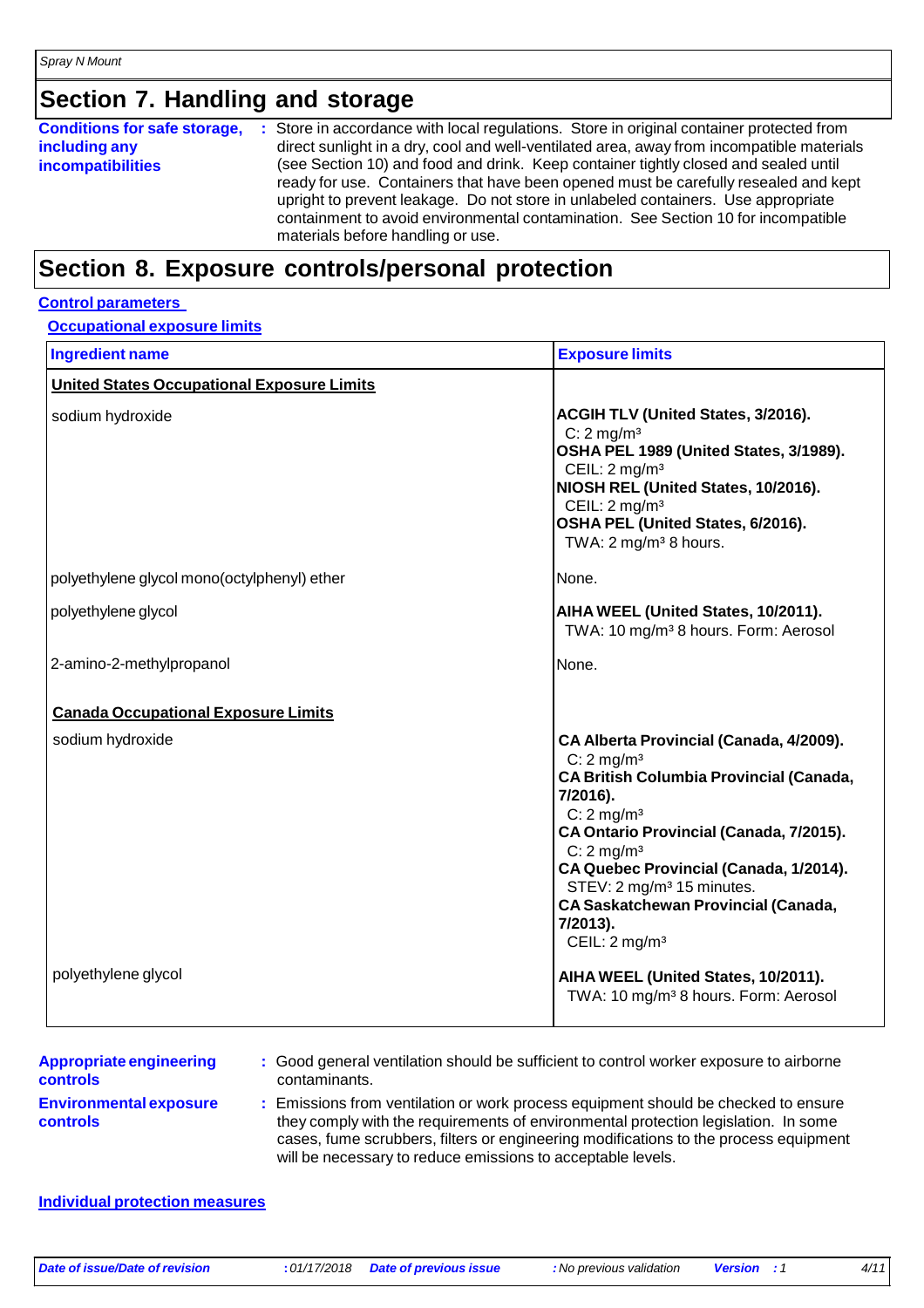# **Section 8. Exposure controls/personal protection**

| <b>Hygiene measures</b>       | : Wash hands, forearms and face thoroughly after handling chemical products, before<br>eating, smoking and using the lavatory and at the end of the working period.<br>Appropriate techniques should be used to remove potentially contaminated clothing.<br>Wash contaminated clothing before reusing. Ensure that eyewash stations and safety<br>showers are close to the workstation location.                                                                                                                                                                                                                      |
|-------------------------------|------------------------------------------------------------------------------------------------------------------------------------------------------------------------------------------------------------------------------------------------------------------------------------------------------------------------------------------------------------------------------------------------------------------------------------------------------------------------------------------------------------------------------------------------------------------------------------------------------------------------|
| <b>Eye/face protection</b>    | : Safety eyewear complying with an approved standard should be used when a risk<br>assessment indicates this is necessary to avoid exposure to liquid splashes, mists,<br>gases or dusts. If contact is possible, the following protection should be worn, unless<br>the assessment indicates a higher degree of protection: safety glasses with side-<br>shields.                                                                                                                                                                                                                                                     |
| <b>Skin protection</b>        |                                                                                                                                                                                                                                                                                                                                                                                                                                                                                                                                                                                                                        |
| <b>Hand protection</b>        | : Chemical-resistant, impervious gloves complying with an approved standard should be<br>worn at all times when handling chemical products if a risk assessment indicates this is<br>necessary. Considering the parameters specified by the glove manufacturer, check<br>during use that the gloves are still retaining their protective properties. It should be<br>noted that the time to breakthrough for any glove material may be different for different<br>glove manufacturers. In the case of mixtures, consisting of several substances, the<br>protection time of the gloves cannot be accurately estimated. |
| <b>Body protection</b>        | : Personal protective equipment for the body should be selected based on the task being<br>performed and the risks involved and should be approved by a specialist before<br>handling this product.                                                                                                                                                                                                                                                                                                                                                                                                                    |
| <b>Other skin protection</b>  | : Appropriate footwear and any additional skin protection measures should be selected<br>based on the task being performed and the risks involved and should be approved by a<br>specialist before handling this product.                                                                                                                                                                                                                                                                                                                                                                                              |
| <b>Respiratory protection</b> | : Based on the hazard and potential for exposure, select a respirator that meets the<br>appropriate standard or certification. Respirators must be used according to a<br>respiratory protection program to ensure proper fitting, training, and other important<br>aspects of use.                                                                                                                                                                                                                                                                                                                                    |

### **Section 9. Physical and chemical properties**

| <b>Appearance</b>                                 |                                        |
|---------------------------------------------------|----------------------------------------|
| <b>Physical state</b>                             | : Liquid.                              |
| <b>Color</b>                                      | $:$ Blue.                              |
| Odor                                              | : Slight or None.                      |
| <b>Odor threshold</b>                             | : Not available.                       |
| pH                                                | $: 7$ to 9                             |
| <b>Melting point</b>                              | : Not available.                       |
| <b>Boiling point</b>                              | : Not available.                       |
| <b>Flash point</b>                                | [Product does not sustain combustion.] |
| <b>Evaporation rate</b>                           | : Not available.                       |
| <b>Flammability (solid, gas)</b>                  | : Not available.                       |
| Lower and upper explosive<br>(flammable) limits   | : Not available.                       |
| <b>Vapor pressure</b>                             | : Not available.                       |
| <b>Vapor density</b>                              | : Not available.                       |
| <b>Relative density</b>                           | : 1.003                                |
| <b>Density</b>                                    | $: 8.35$ lbs/gal                       |
| <b>Solubility</b>                                 | : Not available.                       |
| <b>Solubility in water</b>                        | : Not available.                       |
| <b>Partition coefficient: n-</b><br>octanol/water | : Not available.                       |
| <b>Auto-ignition temperature</b>                  | : Not available.                       |
| <b>Decomposition temperature</b>                  | : Not available.                       |
| <b>Viscosity</b>                                  | : 600-900 cps                          |

11/5 Date of issue/Date of revision : 01/17/2018 Date of previous issue : No previous validation Version : 1 5/11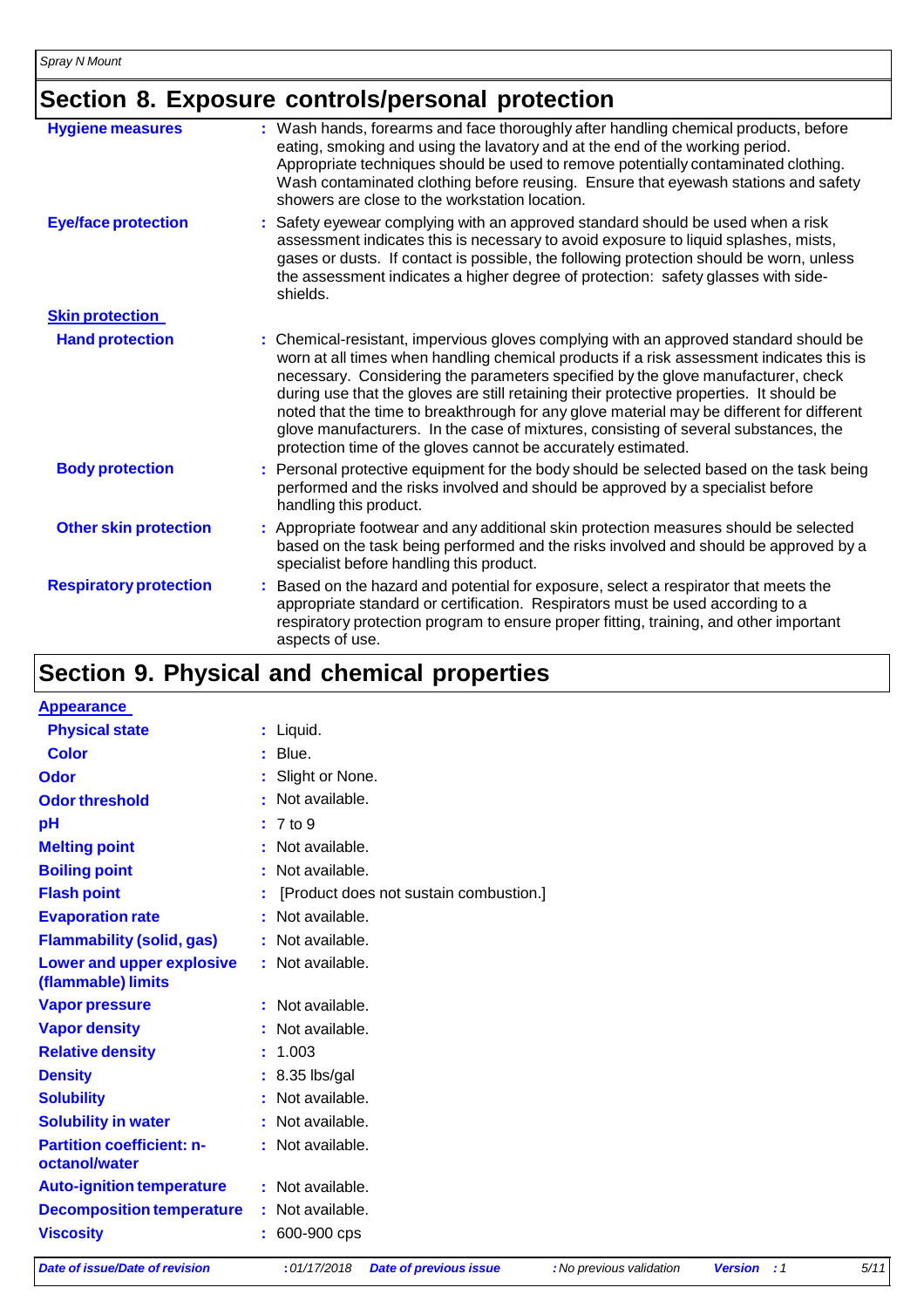|  |  |  |  | <b>Section 10. Stability and reactivity</b> |
|--|--|--|--|---------------------------------------------|
|--|--|--|--|---------------------------------------------|

| <b>Reactivity</b>                                   | : No specific test data related to reactivity available for this product or its ingredients.                                                                              |
|-----------------------------------------------------|---------------------------------------------------------------------------------------------------------------------------------------------------------------------------|
| <b>Chemical stability</b>                           | : The product is stable.                                                                                                                                                  |
| <b>Possibility of hazardous</b><br><b>reactions</b> | : Under normal conditions of storage and use, hazardous reactions will not occur. Under<br>normal conditions of storage and use, hazardous polymerization will not occur. |
| <b>Conditions to avoid</b>                          | : Keep away from:<br>Elevated temperature.                                                                                                                                |
| <b>Incompatible materials</b>                       | : Strong oxidizer<br>alkalis                                                                                                                                              |
| <b>Hazardous decomposition</b><br>products          | : Under normal conditions of storage and use, hazardous decomposition products should<br>not be produced.                                                                 |

### **Section 11. Toxicological information**

#### **Information on toxicological effects**

| <b>Acute toxicity</b>          |                  |                |                      |                          |
|--------------------------------|------------------|----------------|----------------------|--------------------------|
| <b>Product/ingredient name</b> | <b>Result</b>    | <b>Species</b> | <b>Dose</b>          | <b>Exposure</b>          |
| sodium hydroxide               | LDLo Oral        | Human          | $1.57 \text{ mg/kg}$ | . .                      |
|                                | <b>TDLo Oral</b> | Rat            | 44 mg/kg             | $\overline{\phantom{a}}$ |
| 2-amino-2-methylpropanol       | LD50 Oral        | Rat            | 2900 mg/kg           |                          |

**Conclusion/Summary :** Based on available data, the classification criteria are not met.

#### **Irritation/Corrosion**

| <b>Product/ingredient name</b>                  | <b>Result</b>                                | <b>Species</b> | <b>Score</b>             | <b>Exposure</b>             | <b>Observation</b> |
|-------------------------------------------------|----------------------------------------------|----------------|--------------------------|-----------------------------|--------------------|
| sodium hydroxide                                | Eyes - Severe irritant                       | Monkey         |                          | 24 hours 1<br>Percent       |                    |
|                                                 | Eyes - Mild irritant                         | Rabbit         |                          | 400<br>Micrograms           |                    |
|                                                 | Eyes - Severe irritant                       | Rabbit         |                          | 24 hours 50<br>Micrograms   |                    |
|                                                 | Eyes - Severe irritant                       | Rabbit         |                          | 1 Percent                   |                    |
|                                                 | Eyes - Severe irritant                       | Rabbit         |                          | 0.5 minutes 1<br>milligrams |                    |
|                                                 | Skin - Mild irritant                         | Human          |                          | 24 hours 2<br>Percent       |                    |
|                                                 | Skin - Severe irritant                       | Rabbit         |                          | 24 hours 500<br>milligrams  |                    |
| polyethylene glycol mono<br>(octylphenyl) ether | Eyes - Mild irritant                         | Rabbit         |                          | 15 milligrams               |                    |
|                                                 | Eyes - Severe irritant                       | Rabbit         |                          | 1 Percent                   |                    |
| polyethylene glycol                             | Eyes - Mild irritant                         | Rabbit         |                          | 24 hours 500<br>milligrams  |                    |
|                                                 | Eyes - Mild irritant                         | Rabbit         |                          | 500<br>milligrams           |                    |
| Date of issue/Date of revision                  | :01/17/2018<br><b>Date of previous issue</b> |                | : No previous validation | <b>Version</b>              | 6/11<br>$\cdot$ :1 |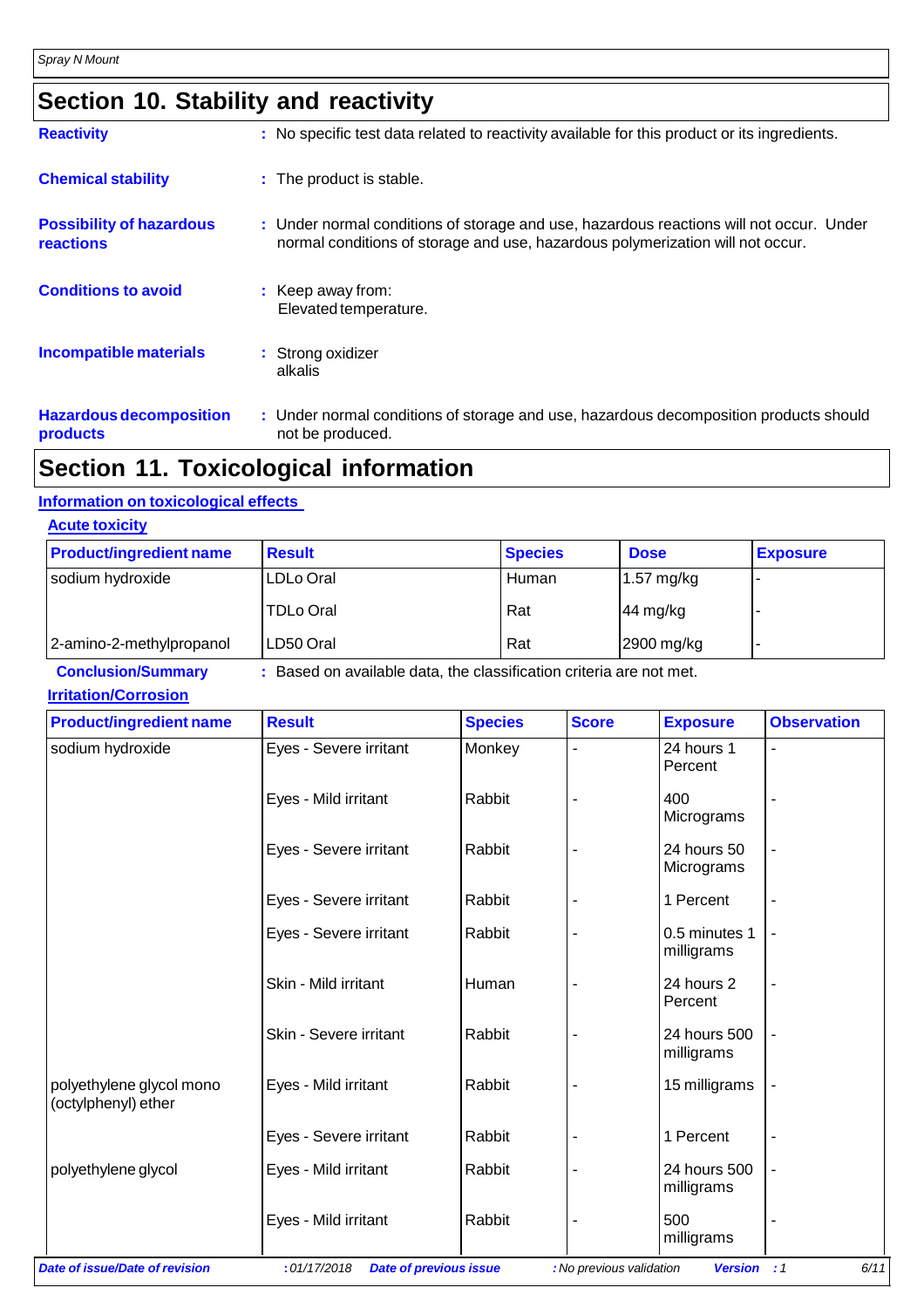# **Section 11. Toxicological information**

|                                                                                          | Skin - Mild irritant                                                | Rabbit |                          | 24 hours 500<br>milligrams |    |
|------------------------------------------------------------------------------------------|---------------------------------------------------------------------|--------|--------------------------|----------------------------|----|
|                                                                                          | Skin - Mild irritant                                                | Rabbit | $\overline{\phantom{a}}$ | 500<br>milligrams          | L, |
| <b>Conclusion/Summary</b>                                                                |                                                                     |        |                          |                            |    |
| <b>Skin</b>                                                                              | : Based on available data, the classification criteria are not met. |        |                          |                            |    |
| <b>Eyes</b>                                                                              | : Based on available data, the classification criteria are not met. |        |                          |                            |    |
| <b>Sensitization</b>                                                                     |                                                                     |        |                          |                            |    |
| <b>Conclusion/Summary</b>                                                                | : Not available.                                                    |        |                          |                            |    |
| <b>Mutagenicity</b>                                                                      |                                                                     |        |                          |                            |    |
| <b>Conclusion/Summary</b>                                                                | : Not available.                                                    |        |                          |                            |    |
| <b>Carcinogenicity</b>                                                                   |                                                                     |        |                          |                            |    |
| <b>Conclusion/Summary</b>                                                                | : Not available.                                                    |        |                          |                            |    |
| <b>Reproductive toxicity</b>                                                             |                                                                     |        |                          |                            |    |
| <b>Conclusion/Summary</b>                                                                | : Not available.                                                    |        |                          |                            |    |
| <b>Teratogenicity</b>                                                                    |                                                                     |        |                          |                            |    |
| <b>Conclusion/Summary</b>                                                                | : Not available.                                                    |        |                          |                            |    |
| <b>Specific target organ toxicity (single exposure)</b>                                  |                                                                     |        |                          |                            |    |
| Not available.                                                                           |                                                                     |        |                          |                            |    |
| <b>Specific target organ toxicity (repeated exposure)</b><br>Not available.              |                                                                     |        |                          |                            |    |
| <b>Aspiration hazard</b>                                                                 |                                                                     |        |                          |                            |    |
| Not available.                                                                           |                                                                     |        |                          |                            |    |
| <b>Information on the likely</b><br>routes of exposure                                   | : Not available.                                                    |        |                          |                            |    |
| <b>Potential acute health effects</b>                                                    |                                                                     |        |                          |                            |    |
| <b>Eye contact</b>                                                                       | : No known significant effects or critical hazards.                 |        |                          |                            |    |
| <b>Inhalation</b>                                                                        | : No known significant effects or critical hazards.                 |        |                          |                            |    |
| <b>Skin contact</b>                                                                      | : No known significant effects or critical hazards.                 |        |                          |                            |    |
| <b>Ingestion</b>                                                                         | : No known significant effects or critical hazards.                 |        |                          |                            |    |
| Symptoms related to the physical, chemical and toxicological characteristics             |                                                                     |        |                          |                            |    |
| <b>Eye contact</b>                                                                       | : No specific data.                                                 |        |                          |                            |    |
| <b>Inhalation</b>                                                                        | : No specific data.                                                 |        |                          |                            |    |
| <b>Skin contact</b>                                                                      | : No specific data.                                                 |        |                          |                            |    |
| <b>Ingestion</b>                                                                         | : No specific data.                                                 |        |                          |                            |    |
| Delayed and immediate effects and also chronic effects from short and long term exposure |                                                                     |        |                          |                            |    |
| <b>Short term exposure</b>                                                               |                                                                     |        |                          |                            |    |
| <b>Potential immediate</b><br>effects                                                    | : Not available.                                                    |        |                          |                            |    |
| <b>Potential delayed effects</b>                                                         | : Not available.                                                    |        |                          |                            |    |
| Long term exposure                                                                       |                                                                     |        |                          |                            |    |
| <b>Potential immediate</b><br>effects                                                    | : Not available.                                                    |        |                          |                            |    |
| <b>Potential delayed effects</b><br><b>Potential chronic health effects</b>              | : Not available.                                                    |        |                          |                            |    |

7/11 Date of issue/Date of revision : 01/17/2018 Date of previous issue : No previous validation Version : 1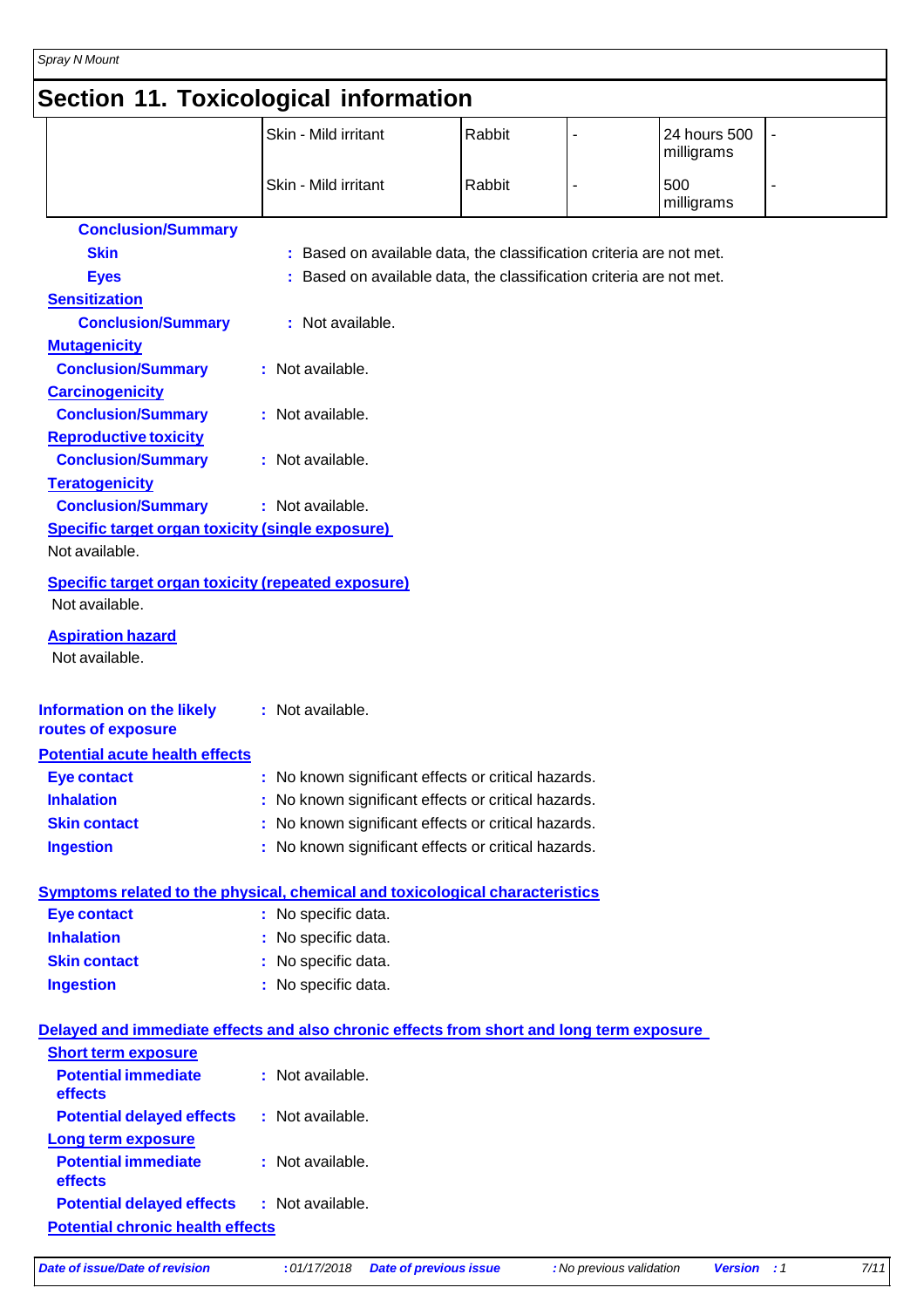# **Section 11. Toxicological information**

#### Not available.

| <b>Conclusion/Summary</b>    | : Not available.                                    |
|------------------------------|-----------------------------------------------------|
| <b>General</b>               | : No known significant effects or critical hazards. |
| <b>Carcinogenicity</b>       | : No known significant effects or critical hazards. |
| <b>Mutagenicity</b>          | : No known significant effects or critical hazards. |
| <b>Teratogenicity</b>        | : No known significant effects or critical hazards. |
| <b>Developmental effects</b> | : No known significant effects or critical hazards. |
| <b>Fertility effects</b>     | : No known significant effects or critical hazards. |

#### **Numerical measures of toxicity**

**Acute toxicity estimates**

Not available.

# **Section 12. Ecological information**

| <b>Result</b>                        | <b>Species</b>                                | <b>Exposure</b> |
|--------------------------------------|-----------------------------------------------|-----------------|
| Acute EC50 40.38 mg/l Fresh water    | Crustaceans - Ceriodaphnia<br>dubia - Neonate | 48 hours        |
| Acute LC50 125 ppm Fresh water       | Fish - Gambusia affinis - Adult               | 96 hours        |
| Acute EC50 210 µg/l Fresh water      | Algae - Pseudokirchneriella<br>subcapitata    | 96 hours        |
| Acute LC50 10800 µg/l Marine water   | Crustaceans - Pandalus<br>montagui - Adult    | 48 hours        |
| Acute LC50 8600 µg/l Fresh water     | Daphnia - Daphnia magna -<br>Neonate          | 48 hours        |
| Acute LC50 7200 µg/l Fresh water     | Fish - Oncorhynchus mykiss                    | 96 hours        |
| Acute LC50 >1000000 µg/l Fresh water | Fish - Salmo salar - Parr                     | 96 hours        |
|                                      |                                               |                 |

#### **Persistence and degradability**

**Conclusion/Summary :** Not available.

#### **Bioaccumulative potential**

| <b>Product/ingredient name</b> | $LogP_{ow}$ | <b>BCF</b> | <b>Potential</b> |
|--------------------------------|-------------|------------|------------------|
| polyethylene glycol            |             | 3.2        | low              |
| 2-amino-2-methylpropanol       | $-0.63$     | 320        | low              |

| <b>Mobility in soil</b><br><b>Soil/water partition</b><br><b>coefficient (Koc)</b> | : Not available.                                    |
|------------------------------------------------------------------------------------|-----------------------------------------------------|
| <b>Mobility</b>                                                                    | : Not available.                                    |
| <b>Other adverse effects</b>                                                       | : No known significant effects or critical hazards. |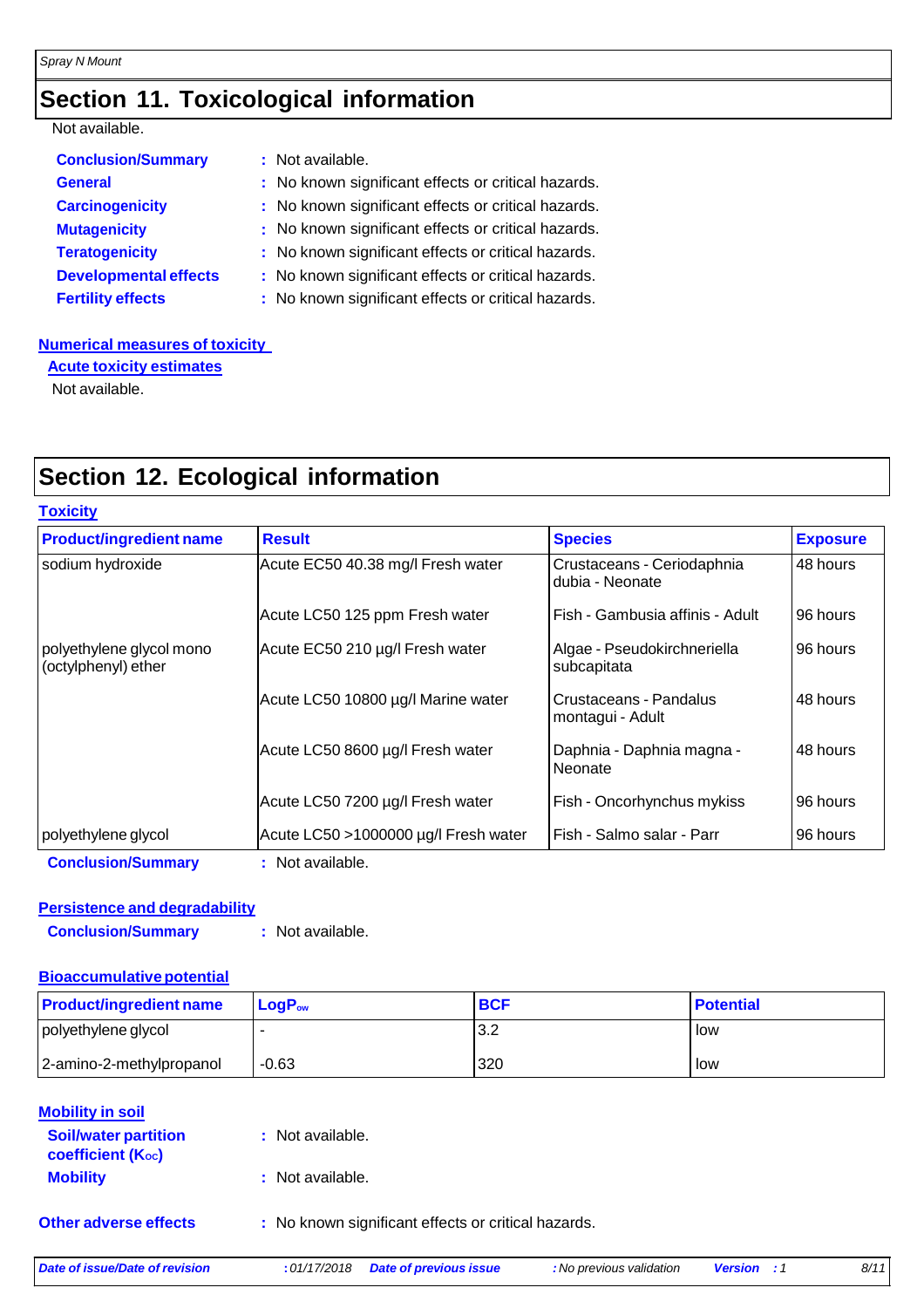### **Section 13. Disposal considerations**

**Disposal methods :** The generation of waste should be avoided or minimized wherever possible. Disposal of this product, solutions and any by-products should at all times comply with the requirements of environmental protection and waste disposal legislation and any regional local authority requirements. Dispose of surplus and non-recyclable products via a licensed waste disposal contractor. Waste should not be disposed of untreated to the sewer unless fully compliant with the requirements of all authorities with jurisdiction. Waste packaging should be recycled. Incineration or landfill should only be considered when recycling is not feasible. This material and its container must be disposed of in a safe way. Empty containers or liners may retain some product residues. Avoid dispersal of spilled material and runoff and contact with soil, waterways, drains and sewers.

# **Section 14. Transport information**

|                                      | <b>DOT</b><br><b>Classification</b> | <b>TDG</b><br><b>Classification</b> | <b>Mexico</b><br><b>Classification</b> | <b>ADR/RID</b> | <b>IMDG</b>             | <b>IATA</b>    |
|--------------------------------------|-------------------------------------|-------------------------------------|----------------------------------------|----------------|-------------------------|----------------|
| UN number                            | Not regulated.                      | Not regulated.                      | Not regulated.                         | Not regulated. | Not regulated.          | Not regulated. |
| <b>UN proper</b><br>shipping name    |                                     |                                     |                                        |                |                         |                |
| <b>Transport</b><br>hazard class(es) |                                     |                                     |                                        |                |                         |                |
| Label                                |                                     |                                     |                                        |                |                         |                |
| <b>Packing group</b>                 |                                     |                                     |                                        |                |                         |                |
| <b>Environmental</b><br>hazards      | No.                                 | No.                                 | No.                                    | No.            | Marine<br>Pollutant: No | No.            |

**Special precautions for user : Transport within user's premises:** always transport in closed containers that are upright and secure. Ensure that persons transporting the product know what to do in the event of an accident or spillage.

**Transport in bulk according to Annex II of MARPOL and the IBC Code :** Not available.

### **Section 15. Regulatory information**

| <b>U.S. Federal regulations</b>                                                   | : TSCA 8(a) PAIR: polyethylene glycol mono(octylphenyl) ether<br>TSCA 8(a) CDR Exempt/Partial exemption: Not determined<br>Clean Water Act (CWA) 311: sodium hydroxide |
|-----------------------------------------------------------------------------------|------------------------------------------------------------------------------------------------------------------------------------------------------------------------|
| <b>Clean Air Act Section 112</b><br>(b) Hazardous Air<br><b>Pollutants (HAPS)</b> | : Not listed                                                                                                                                                           |
| <b>Clean Air Act Section 602</b><br><b>Class I Substances</b>                     | : Not listed                                                                                                                                                           |
| <b>Clean Air Act Section 602</b><br><b>Class II Substances</b>                    | : Not listed                                                                                                                                                           |
| <b>DEA List I Chemicals</b><br><b>(Precursor Chemicals)</b>                       | : Not listed                                                                                                                                                           |
| <b>DEA List II Chemicals</b><br><b>(Essential Chemicals)</b>                      | : Not listed                                                                                                                                                           |

Date of issue/Date of revision : 01/17/2018 Date of previous issue : No previous validation Version : 1 9/11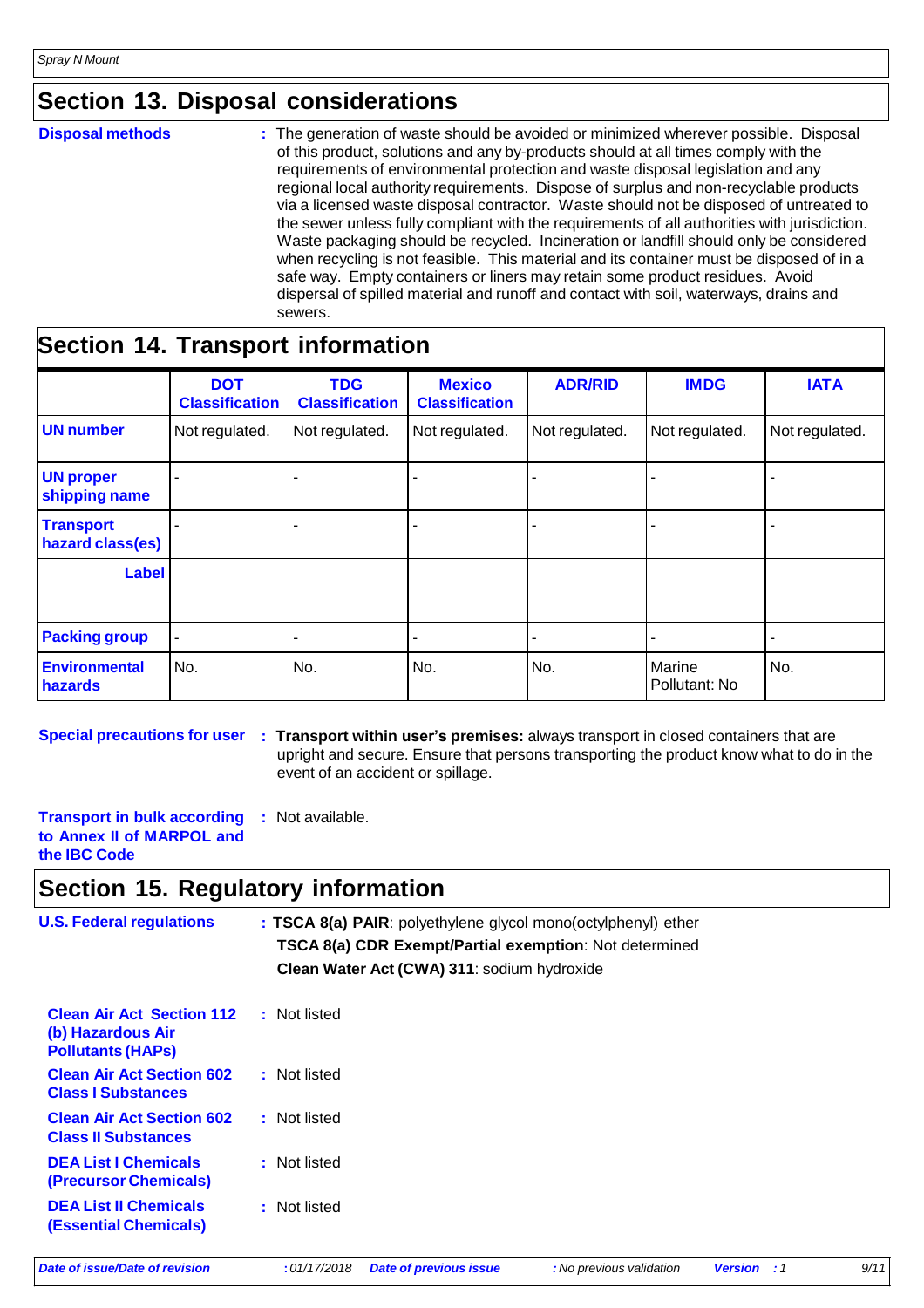### **Section 15. Regulatory information**

#### **SARA 302/304 Composition/information on ingredients** No products were found. **SARA 304 RQ :** Not applicable. **SARA 311/312 Classification :** Not applicable. **Composition/information on ingredients** No products were found. **State regulations Massachusetts :** None of the components are listed. **New York :** None of the components are listed. **New Jersey :** None of the components are listed. **Pennsylvania :** None of the components are listed. **Canada lists Canadian NPRI CEPA Toxic substances International requlations :** None of the components are listed. **:** None of the components are listed. **Chemical Weapon Convention List Schedules I, II & III Chemicals** Not listed. **Montreal Protocol (Annexes A, B, C, E)** Not listed. **Stockholm Convention on Persistent Organic Pollutants** Not listed. **Rotterdam Convention on Prior Informed Consent (PIC)** Not listed. **UNECE Aarhus Protocol on POPs and Heavy Metals** Not listed. **Inventory list United States :** Not determined. **Canada :** Not determined.

### **Section 16. Other information**

**National Fire Protection Association (U.S.A.)**



**Reprinted with permission from NFPA 704-2001, Identification of the Hazards of Materials for Emergency Response Copyright ©1997, National Fire Protection Association, Quincy, MA 02269. This reprinted material is not the complete and official position of the National Fire Protection Association, on the referenced subject which is represented only by the standard in its entirety.**

**Copyright ©2001, National Fire Protection Association, Quincy, MA 02269. This warning system is intended to** be interpreted and applied only by properly trained individuals to identify fire, health and reactivity hazards of **chemicals. The user is referred to certain limited number of chemicals with recommended classifications in** NFPA 49 and NFPA 325, which would be used as a guideline only. Whether the chemicals are classified by NFPA **or not, anyone using the 704 systems to classify chemicals does so at their own risk.**